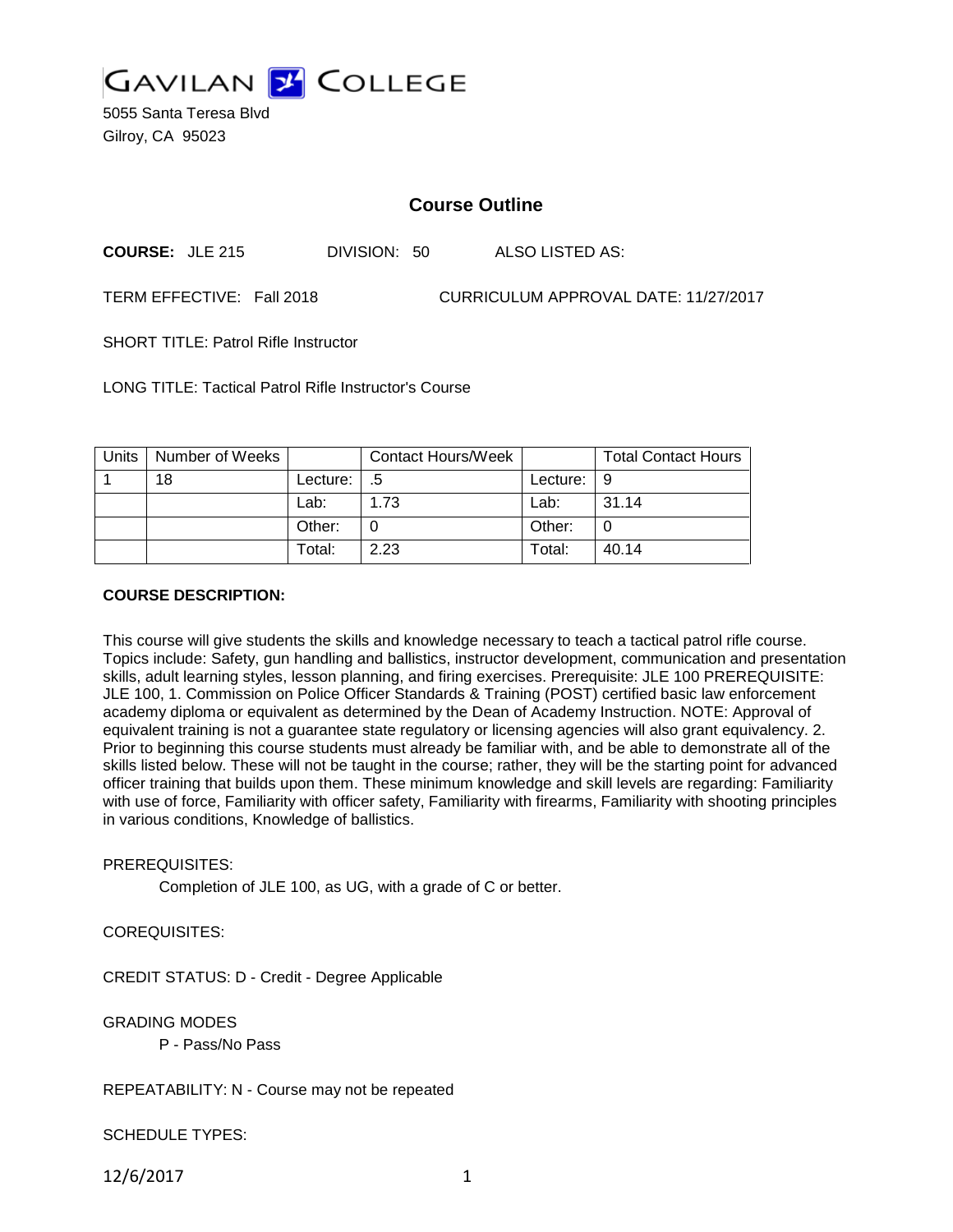- 02 Lecture and/or discussion
- 03 Lecture/Laboratory
- 04 Laboratory/Studio/Activity

## **STUDENT LEARNING OUTCOMES:**

1. Create and present lesson plans relating to the tactical patrol rifle, including gun safety, ballistics, marksmanship fundamentals and firing exercises.

Measure of assessment: During class exercises/presentation instructor will evaluate students on their ability to perform the skill taught.

Year assessed, or planned year of assessment: 2018

Institution Outcome Map

- 1. Communication:
- 7. Content Specific:

## **CONTENT, STUDENT PERFORMANCE OBJECTIVES, OUT-OF-CLASS ASSIGNMENTS**

Curriculum Approval Date: 11/27/2017

Lecture Content:

I. Safety

- A. Big Four Firearms Safety Rules
- B. Range Safety and Range Rules
- C. Classroom Handling of Weapons
- D. Home Firearms Safety
- II. Role of the Patrol Rifle
- A. History
- B. Advantages/Disadvantages
- III. Nomenclature Review
- A. Upper Receiver Group
- B. Lower Receiver Group
- C. Bolt Carrier Group
- D. Magazine
- IV. Review of Push-Pull-Rack-Roll
- A. Push
- B. Pull
- C. Rack
- D. Roll
- E. Selector on safe
- V. Instructional Development
- A. Instructor Development
- B. Positive Communication Skills
- C. Basic Components of the Communication Process
- D. Communication Skills Needed to Deliver Effective Training
- E. Components of Effective Training
- F. Presentation Skills
- G. Teaching/Training Styles
- H. Teaching/ Training Aids
- I. Training Plans
- J. Student-Centered vs. Teacher Centered Learning
- K. Adult Learning Styles and Learning Domains

12/6/2017 2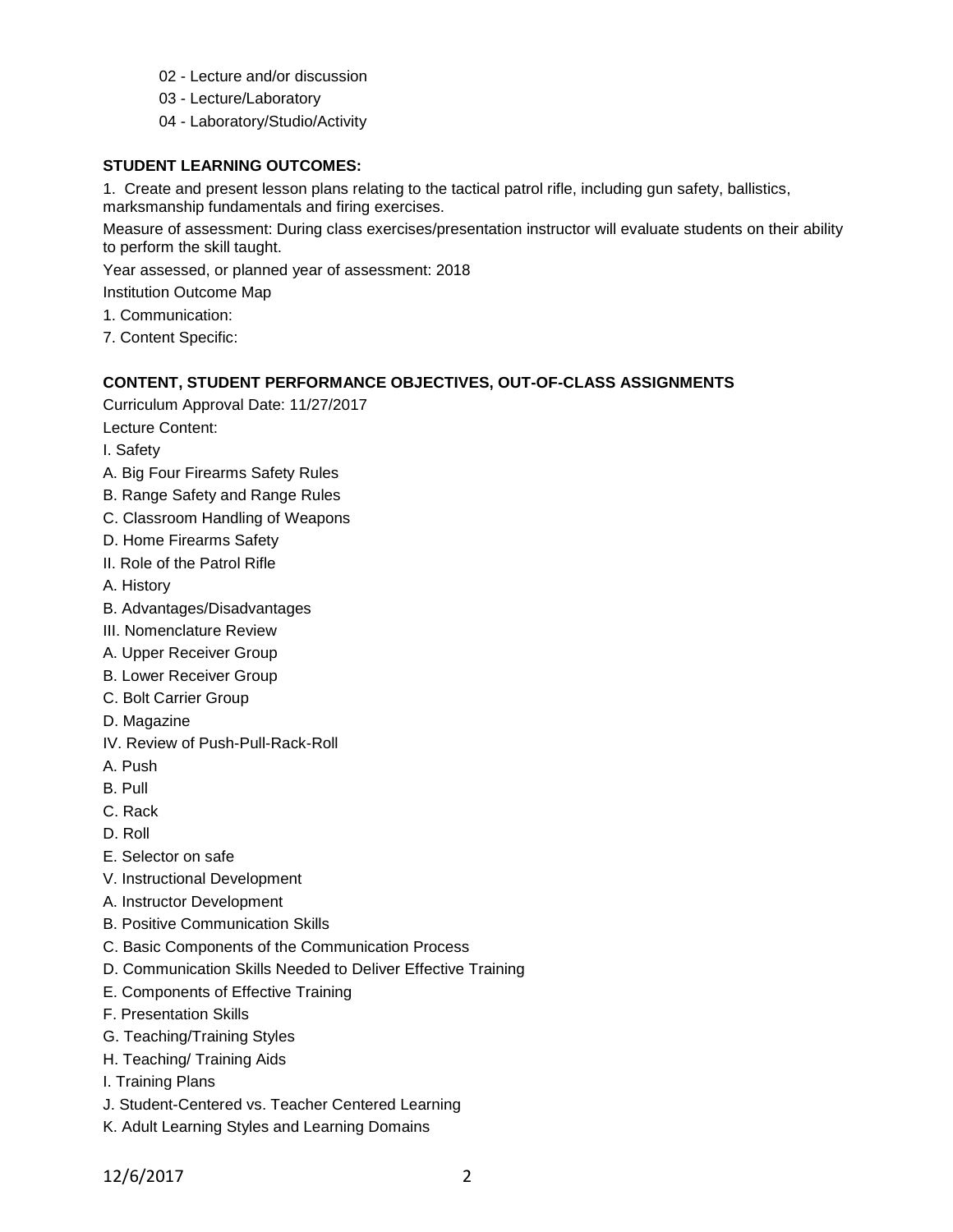- L. Adult Learning Concepts
- M. Other Factors or Issues that may Impact the Learning Process
- N. Qualities of Successful Teachers
- O. Personal Strengths and Weaknesses as a Trainer
- VI. Firearms Legal Issues and Use of Force
- A. Deadly Force
- B. Civil Liability
- Lab Content:
- I. Disassembly/ Reassembly/ Cleaning
- A. Removal of Bolt Carrier
- B Disassembly of Bolt Carrier
- C. Cleaning/ Lubricating Weapon
- D. Re-Assembly of Bolt Carrier
- E. Re-Assembly of Weapon
- F. Function Check
- II. Gun Handling/ Slings/ The Combat Triad
- A. Sling
- B. Safety Terms
- C. The Combat Triad
- D. Gun Handling Positions/ Protocols
- III. Ballistics/ Trajectories Overview
- A. Ballistics
- B. Twist Rates and Bullet Weights
- C. Trajectory
- D. SAAMI vs NATO
- IV. Marksmanship Fundamentals
- A. Fundamentals
- B. Brass
- C. Zeroing Briefing
- V. Loading, Unloading and Clearing Practical
- A. Loading
- B. Unloading/ Clearing
- VI. Zeroing of Rifles Practical
- VII. Transition Drills
- VIII. Developing Learning Activities
- A. Purpose
- B. Types
- C. Useful Training and Instructional Aids
- D. Training Plan
- E. Lesson Plan
- F. Low Light Presentation
- G. Equipment Considerations
- H. Using a Light
- I. Mandatory Range Operations-Low Light
- IX. Firearms
- A. The Cycle of Operation and Malfunctions
- B. Shooting Positions
- C. Pivoting Movement Drills

12/6/2017 3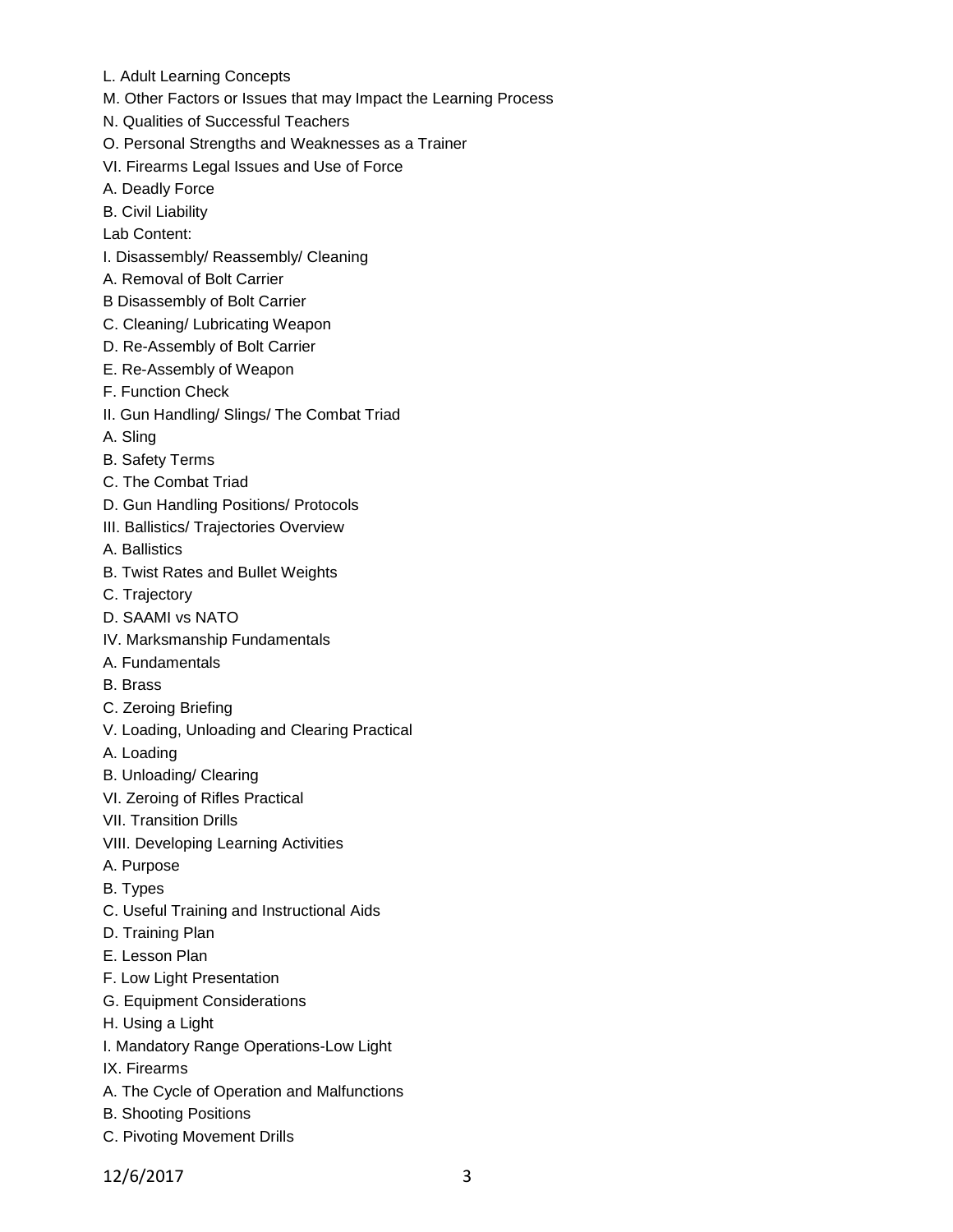- D. Reloading Drills
- E. FBI Qualification Course
- F. Shooting on the Move
- G. Evaluating a Student's Performance in Operating the Patrol Rifle

## **METHODS OF INSTRUCTION:**

Lecture, Lab, Discussion, Oral Presentation, Skills Demonstration

# **OUT OF CLASS ASSIGNMENTS:**

Required Outside Hours: Assignment Description: Writing: Students will create tactical patrol rifle lesson and training plans and present them in class. Required Outside Hours: Assignment Description: Reading: Students will review adult learning styles and learning domains described in instructor handouts.

# **METHODS OF EVALUATION:**

Skill demonstrations Percent of total grade: 60.00 % Students will develop lesson plans and evaluate students during firearms exercises. Loading, Unloading and Clearing Practical Writing assignments Percent of total grade: 20.00 % Students will prepare lesson plans and document what skills demonstrations are required for tactical rifle. Objective examinations Percent of total grade: 20.00 %

### **REPRESENTATIVE TEXTBOOKS:**

Required Representative Textbooks Recommended Representative Textbooks State of California. CA Penal Code. California,2017. Reading Level of Text, Grade: 12 Verified by: Doug Achterman Required Other Texts and Materials Instructor Handouts

### **ARTICULATION and CERTIFICATE INFORMATION**

Associate Degree: CSU GE: IGETC: CSU TRANSFER: Not Transferable UC TRANSFER: Not Transferable

SUPPLEMENTAL DATA: